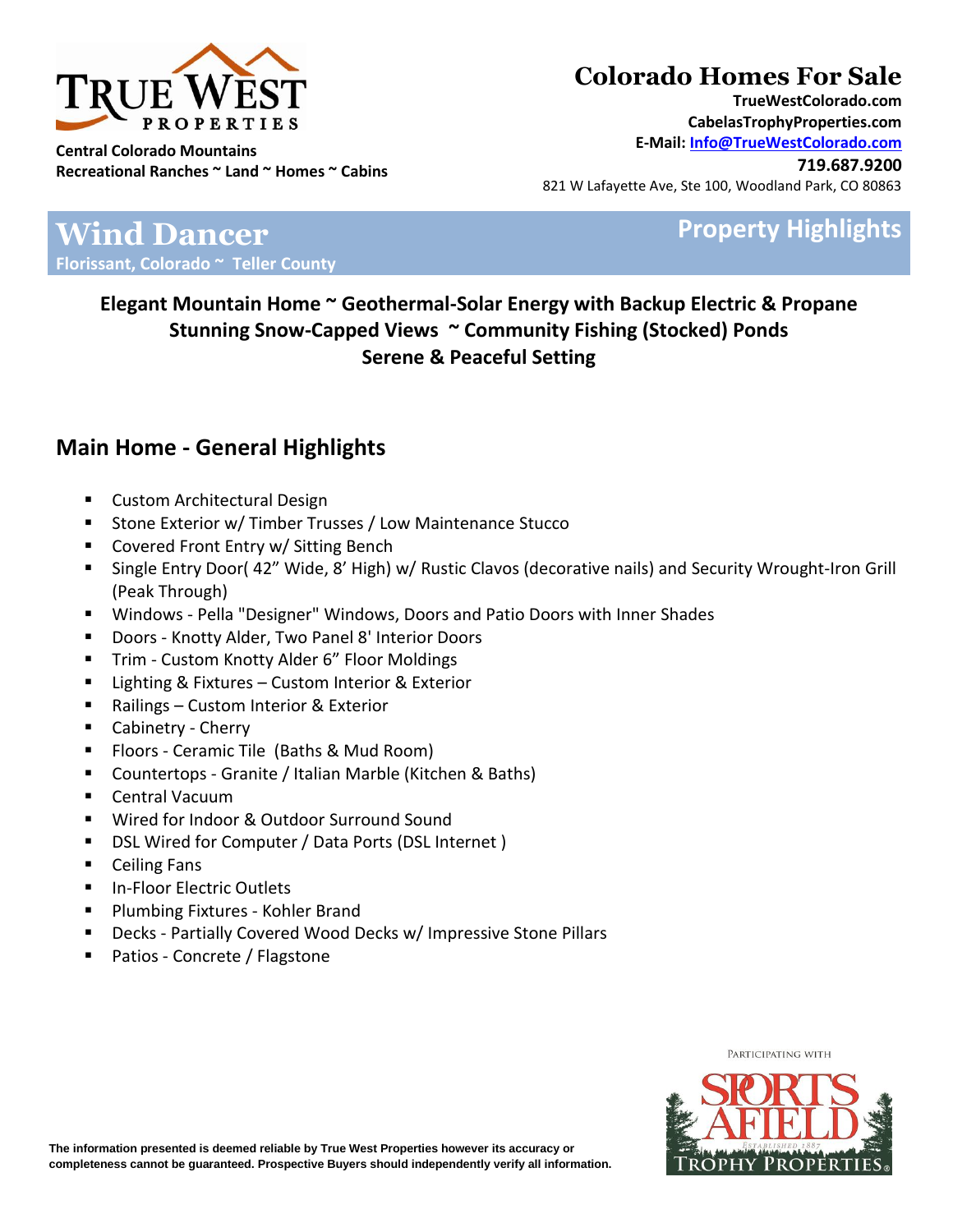

## **Colorado Homes For Sale**

**TrueWestColorado.com CabelasTrophyProperties.com E-Mail: Info@TrueWestColorado.com**

**719.687.9200** 821 W Lafayette Ave, Ste 100, Woodland Park, CO 80863

**Property Highlights** 

**Wind Dancer Florissant, Colorado ~ Teller County**

> **Elegant Mountain Home ~ Geothermal-Solar Energy with Backup Electric & Propane Stunning Snow-Capped Views ~ Community Fishing (Stocked) Ponds Serene & Peaceful Setting**

### **Geothermal-Solar System Components**

ALTERNATIVE ENERGY GEOTHERMAL HEATING AND COOLING SYSTEM: Integrate into existing forced air heating system a high efficiency geothermal heating and cooling system to include the following:

- I -GeoStar GSW060, 5 ton, water to water, ground source heat pump
- I -Rheem 50 gallon geothermal buffertank
- 2- Hydronic air handler heat exchange coils, integrate into existing furnaces
- 5-Tons geothermal vertical wells ground loop well drilling\*\*
- Ground loop supply and return piping and trenching\*\*
- Ground loop antifreeze mixture
- Pumps necessary to control and operate system
- l-GeoStar desuperheater, for domestic hot water production
- Grundfos "Magna/Alpha" variable speed, high efficiency load and source circulation
- Required mechanical permits per Teller County Building Departments

ALTERNATIVE ENERGY SOLAR GRID TIE PV WITH INTEGRATED BATTERY BACKUP: State of the art SunPower Solar system mounted to Wattsun dual axis solar tracker. Integrate solar to function as backup system is situations when grid is down. This system is to include the following:

- l2-SunPower SPR-327, high-output, monocrystaline cell solar modules with black anodized frames
- I-WattSunn 225 Dual Axis tracker to maximize the most usable sunlight available
- I-SPR 4000M , 95% efficient, SunPower inverter

I-SMA Sunny Island battery backup inverter package with auto-former



**The information presented is deemed reliable by True West Properties however its accuracy or completeness cannot be guaranteed. Prospective Buyers should independently verify all information.**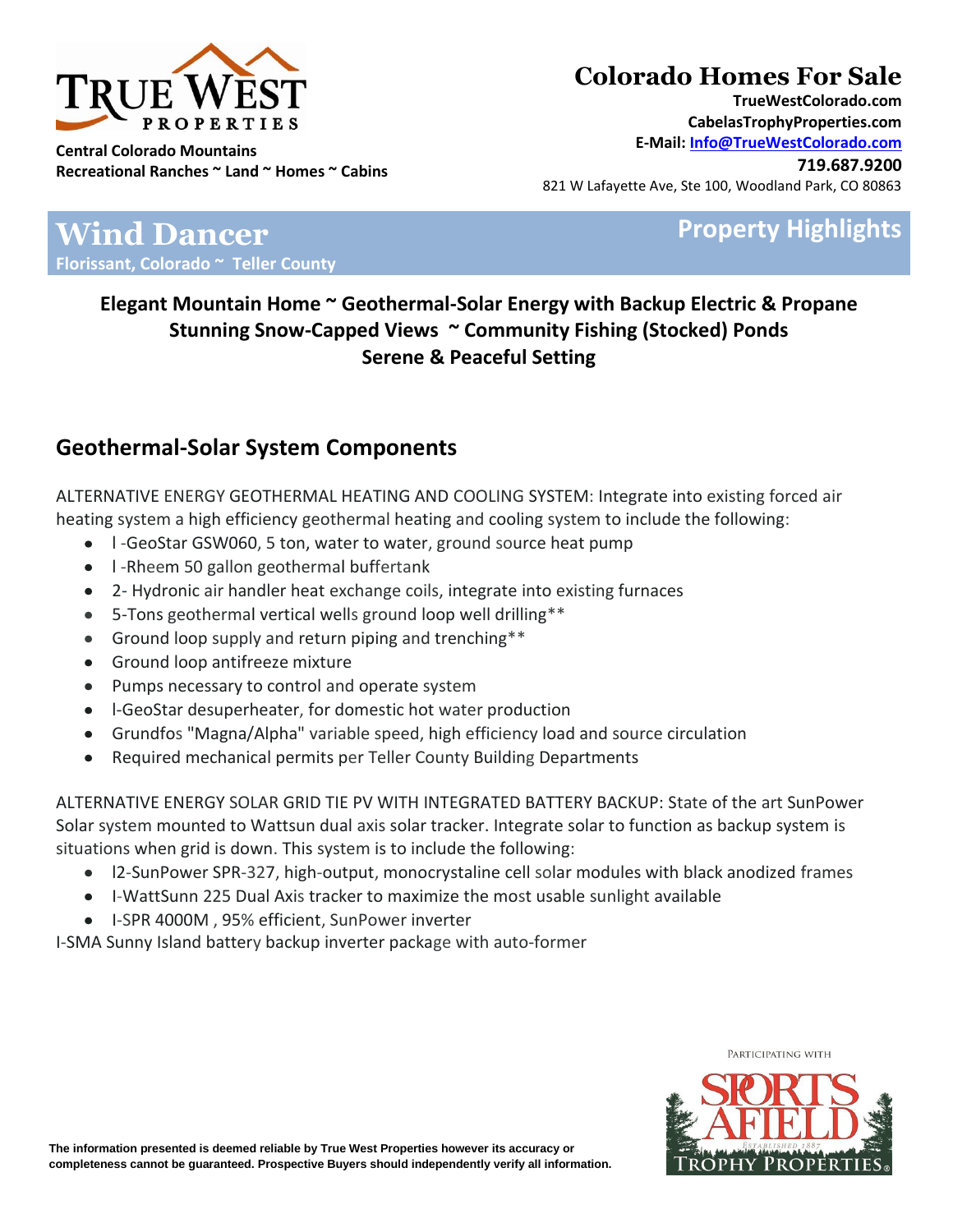

# **Colorado Homes For Sale**

**TrueWestColorado.com CabelasTrophyProperties.com E-Mail: Info@TrueWestColorado.com**

**719.687.9200** 821 W Lafayette Ave, Ste 100, Woodland Park, CO 80863

## **Property Highlights**

**Wind Dancer Florissant, Colorado ~ Teller County**

> **Elegant Mountain Home ~ Geothermal-Solar Energy with Backup Electric & Propane Stunning Snow-Capped Views ~ Community Fishing (Stocked) Ponds Serene & Peaceful Setting**

#### **Home Main Level - Details**

2119 Square Feet (Finished)

- Cathedral Ceilings w/ Timber Beams
- Great Room w/ Oversized Gas Fireplace
	- o South Facing Windows to Capture Mountain Scenery & Wildlife
	- o Nook above Fireplace for 48+" flat screen TV
	- o Carpet Flooring
- Flooring Red Oak Hardwood (Compass Inlay Foyer), Ceramic Tile Flooring
- Dining Open yet Formal w/ Access to Deck
- Office French Doors & Private Access to Partially Covered Deck
- Gourmet Kitchen
	- o Cherry Cabinetry w/ Pull out Drawers & Spice Racks
	- o 3-Level Island w/ Seamless Granite Countertop, Prep Sink & Disposal
	- o 4-Chair Breakfast Bar
	- o Built-in Appliances (Wolf 6-Burner Cooktop & Double Ovens, Asko Dishwasher, Jen-Air Side by Side Refrigerator w/ Freezer Drawer, Sharp Microwave, GE Monogram Wine Cooler)
	- o Granite Multi-Colored (Mountain Design) Back Splash behind Cooktop
	- o Wood Encased Kitchen Vent
	- o In-floor Vacuum w/ Step Switch
	- o 2<sup>nd</sup> Office in Kitchen Area
- Butler's Pantry & Coffee Bar
- Rear Walk-out Patio
	- o Half Circle Stone Wall w/ Built-in Weber Gas Grill- Smoker- Rotisserie
	- o Concrete & Flagstone
	- o Plug in for Portable Generator
	- o Rough-in (Additional) Gas Line

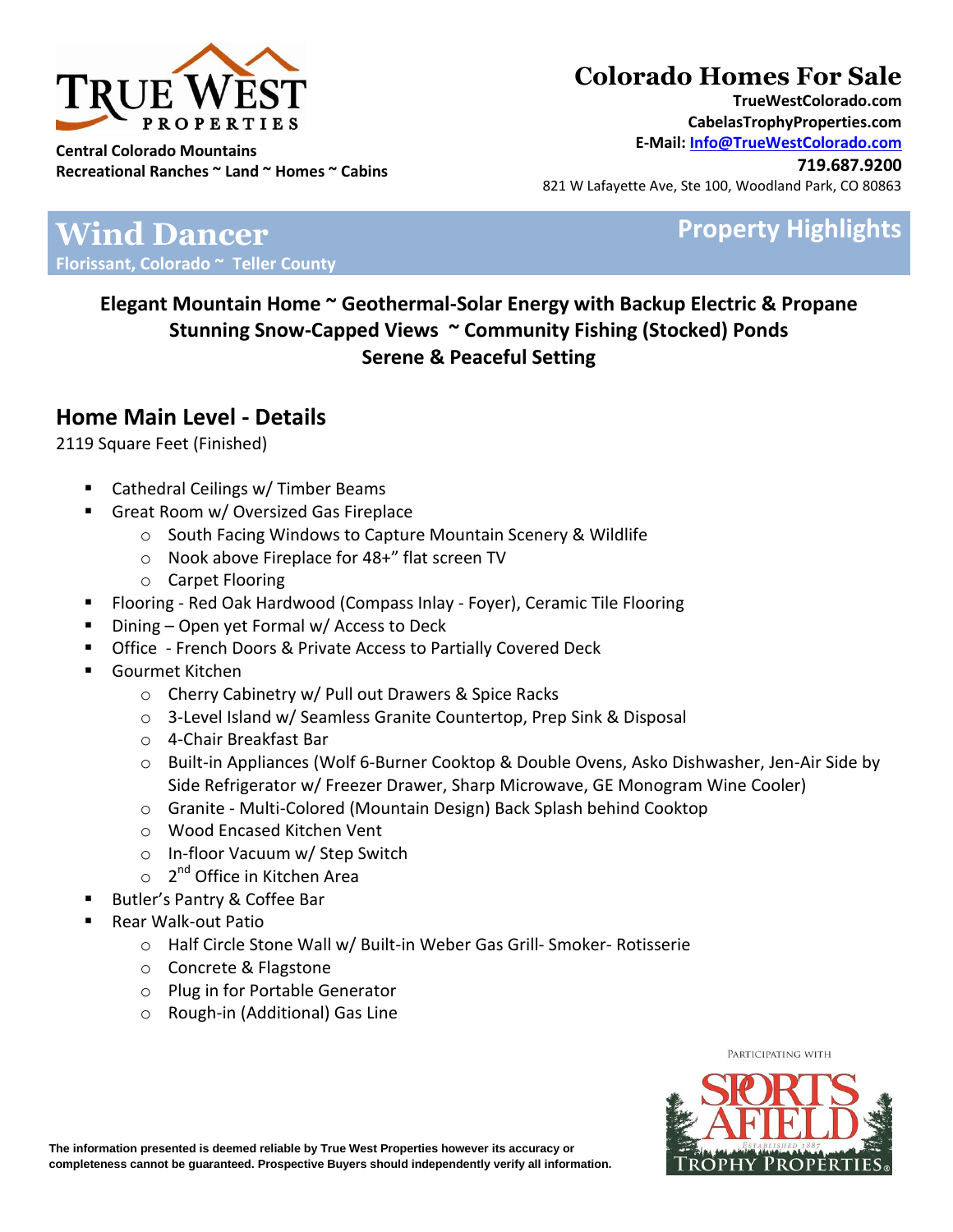

# **Colorado Homes For Sale**

**TrueWestColorado.com CabelasTrophyProperties.com E-Mail: Info@TrueWestColorado.com**

**719.687.9200** 821 W Lafayette Ave, Ste 100, Woodland Park, CO 80863

## **Property Highlights**

**Wind Dancer Florissant, Colorado ~ Teller County**

> **Elegant Mountain Home ~ Geothermal-Solar Energy with Backup Electric & Propane Stunning Snow-Capped Views ~ Community Fishing (Stocked) Ponds Serene & Peaceful Setting**

#### **Home Main Level - Details Continued**

- Mud Room w/ Wash Sink
- Half Bath Tuscan Style, Hardwood Floors
- Master Suite
	- o French Doors Open to Deck
	- o Sitting Area
		- o Vaulted Ceiling
- Master Bath
	- o Heated Ceramic Tile Floors
	- o Curved Double Vanity
	- o Curved Walk-in Shower w/ 5 Spray Heads
	- o Soaking Tub
	- o Make-up Bench
	- o Enclosed Toilet
	- o Vaulted Ceiling
- Walk-in Closet
	- o Custom Cabinetry, Shelving, 3-Tier Hanging Rods
	- o Full Sized Kenmore Elite HE Front Load Washer & Dryer w/ Folding Table
- Oversized 3-Car Garage (924 SF)
	- o Custom Cedar Outer Doors
	- o Space Available for Small Workshop
	- o Rough-in Gas Line (option for heat)
	- o No Steps into Home
	- o Exit Door to Rear Patio

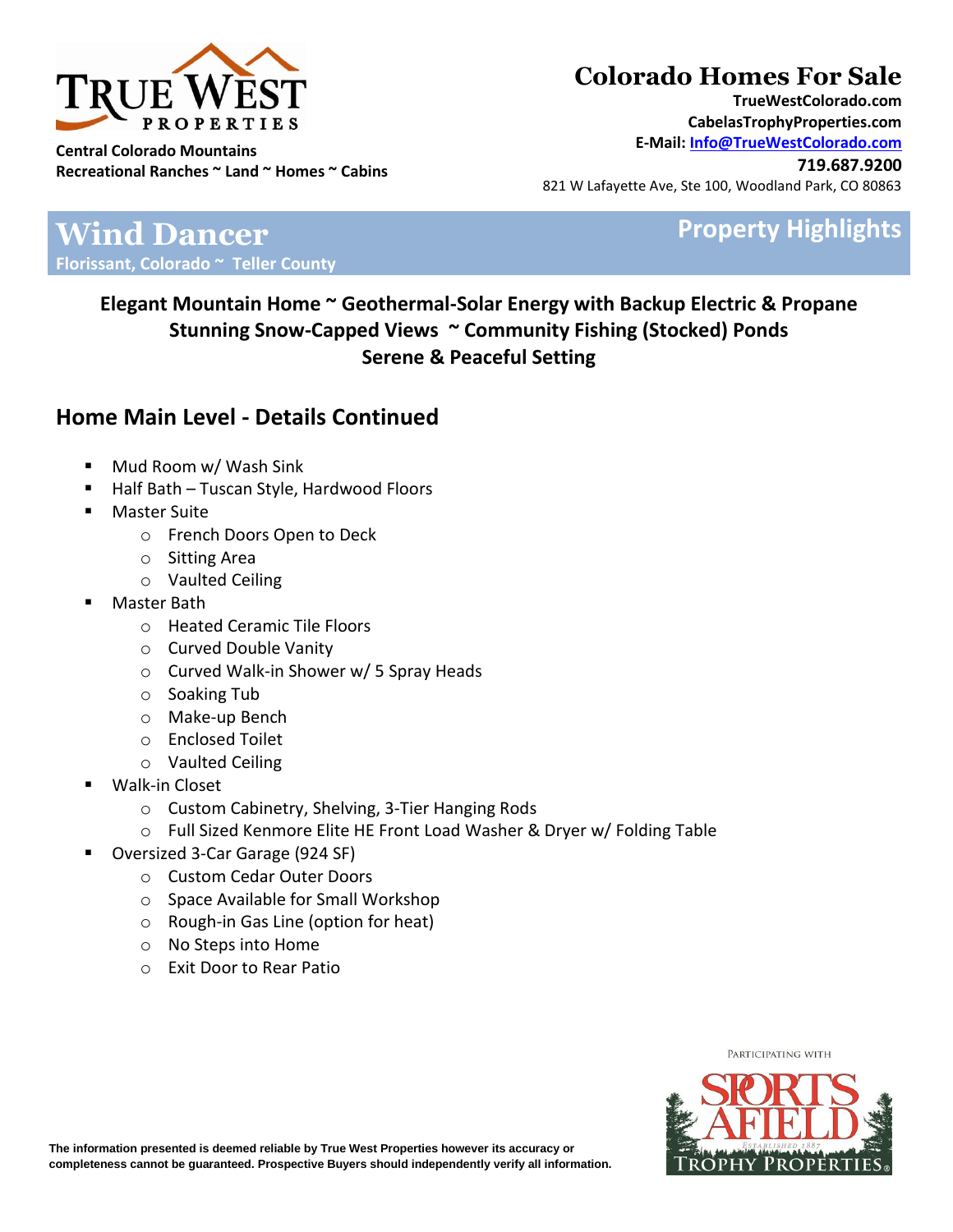

# **Colorado Homes For Sale**

**TrueWestColorado.com CabelasTrophyProperties.com E-Mail: Info@TrueWestColorado.com**

**719.687.9200** 821 W Lafayette Ave, Ste 100, Woodland Park, CO 80863

## **Property Highlights**

**Wind Dancer Florissant, Colorado ~ Teller County**

> **Elegant Mountain Home ~ Geothermal-Solar Energy with Backup Electric & Propane Stunning Snow-Capped Views ~ Community Fishing (Stocked) Ponds Serene & Peaceful Setting**

#### **Home Lower Level - Details**

2,113 Total Square Feet / 1,693 Square Feet Finished

- 9' Ceilings w/ Timber Beams
- Flooring Carpet & Ceramic Tile
- Family Room
	- o Wood Burning Fireplace (Extraordinaire Brand)
	- o Large Windows w/ South Facing Views
	- o Walk-out Covered Patio
- English Pub Style Wet Bar
	- o Dark stained, hand-scraped Oak Floor
	- o Lyptus Wood Inset w/ Mirrors & Glass Shelving
	- o Lyptus Wood Bar Top w/ Cherry Wood Trim
	- o Stainless Steel Sink
	- o GE Mini Fridge
	- o Franklin Wine Cooler
	- o Brass Footrest
- Separate Wine Cellar w/ Built-in Mahogany Wine Racks
- Exercise / Media Area
- 3 Additional Bedrooms
	- o One is a 2nd Master Suite w/ Private Full Bath
	- o One houses Stackable Full Sized Kenmore Front Load Washer& Dryer
- ¾ Bathroom Single Sink, Walk-in Shower
- Mechanical Room / Storage Space (Unfinished)
	- o Geothermal-Solar Components
	- o Furnaces (2) Rheem Forced Air (One Programmable for Upper Level & One for Lower Level)
	- o Water Heater 75-Gallon A.O. Smith